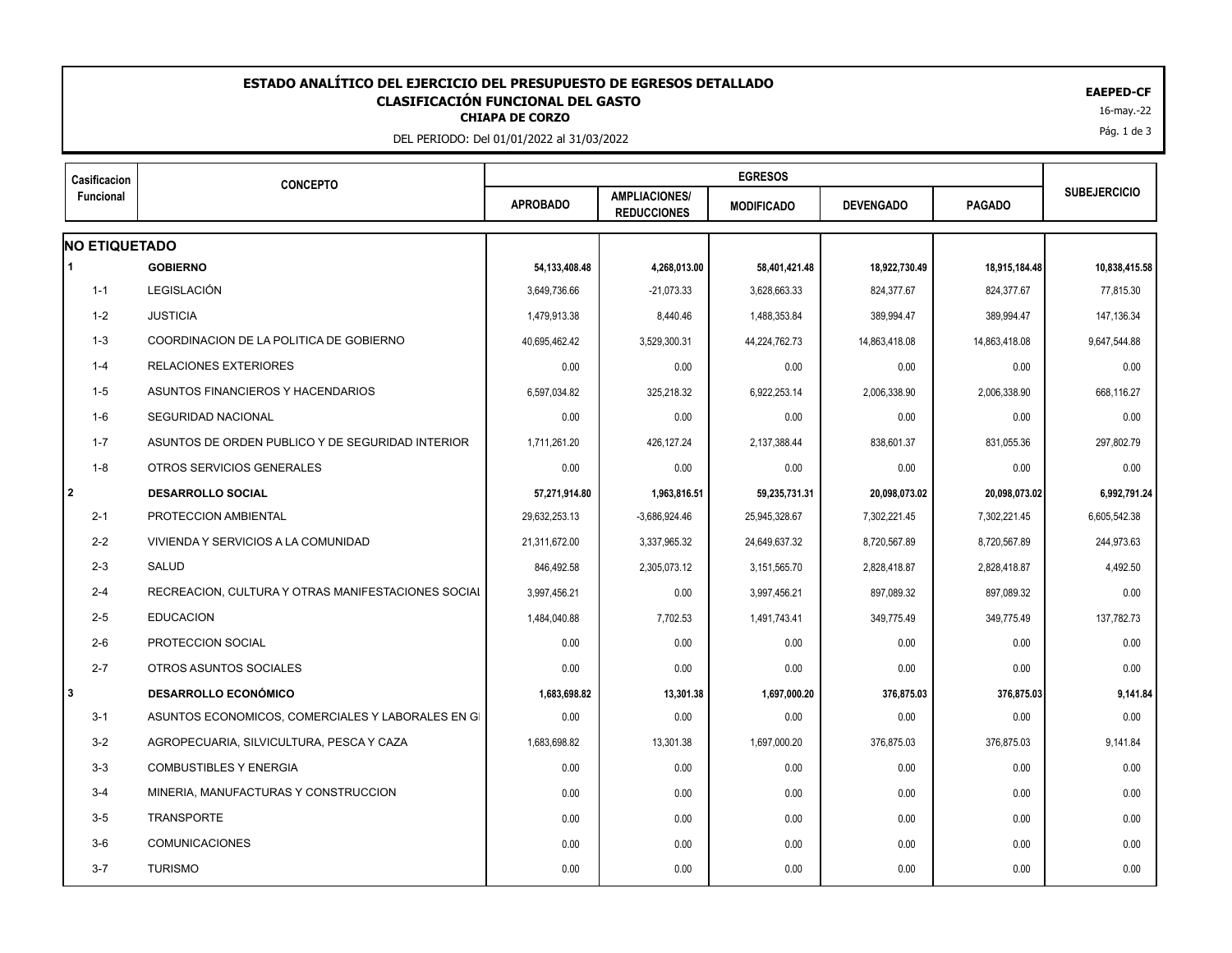## **CLASIFICACIÓN FUNCIONAL DEL GASTO<br>CHIAPA DE CORZO**<br><sup>16-may.-22</sup> **ESTADO ANALÍTICO DEL EJERCICIO DEL PRESUPUESTO DE EGRESOS DETALLADO EAEPED-CF CLASIFICACIÓN FUNCIONAL DEL GASTO**

DEL PERIODO: Del 01/01/2022 al 31/03/2022

| Casificacion<br><b>Funcional</b> | <b>CONCEPTO</b>                                     |                 |                                            |                   |                  |               |                     |
|----------------------------------|-----------------------------------------------------|-----------------|--------------------------------------------|-------------------|------------------|---------------|---------------------|
|                                  |                                                     | <b>APROBADO</b> | <b>AMPLIACIONES/</b><br><b>REDUCCIONES</b> | <b>MODIFICADO</b> | <b>DEVENGADO</b> | <b>PAGADO</b> | <b>SUBEJERCICIO</b> |
| $3-8$                            | CIENCIA, TECNOLOGIA E INNOVACION                    | 0.00            | 0.00                                       | 0.00              | 0.00             | 0.00          | 0.00                |
| $3-9$                            | OTRAS INDUSTRIAS Y OTROS ASUNTOS ECONOMICOS         | 0.00            | 0.00                                       | 0.00              | 0.00             | 0.00          | 0.00                |
| l 4                              | OTRAS NO CLASIFICADAS EN FUNCIONES ANTERIORES       | 9,575,421.70    | 0.00                                       | 9,575,421.70      | 2,092,100.00     | 2,092,100.00  | 0.00                |
| $4 - 1$                          | TRANSACCIONES DE LA DEUDA PUBLICA / COSTO FINANCIER | 0.00            | 0.00                                       | 0.00              | 0.00             | 0.00          | 0.00                |
| $4 - 2$                          | TRANSFERENCIAS, PARTICIPACIONES Y APORTACIONES ENT  | 9,575,421.70    | 0.00                                       | 9,575,421.70      | 2,092,100.00     | 2,092,100.00  | 0.00                |
| $4 - 3$                          | SANEAMIENTO DEL SISTEMA FINANCIERO                  | 0.00            | 0.00                                       | 0.00              | 0.00             | 0.00          | 0.00                |
| $4 - 4$                          | ADEUDOS DE EJERCICIOS FISCALES ANTERIORES           | 0.00            | 0.00                                       | 0.00              | 0.00             | 0.00          | 0.00                |
| <b>ETIQUETADO</b>                |                                                     |                 |                                            |                   |                  |               |                     |
|                                  | <b>GOBIERNO</b>                                     | 0.00            | 35,854,838.19                              | 35,854,838.19     | 8,715,489.26     | 8,715,489.26  | 0.00                |
| $1 - 1$                          | LEGISLACIÓN                                         | 0.00            | 0.00                                       | 0.00              | 0.00             | 0.00          | 0.00                |
| $1 - 2$                          | <b>JUSTICIA</b>                                     | 0.00            | 0.00                                       | 0.00              | 0.00             | 0.00          | 0.00                |
| $1 - 3$                          | COORDINACION DE LA POLITICA DE GOBIERNO             | 0.00            | 0.00                                       | 0.00              | 0.00             | 0.00          | 0.00                |
| $1 - 4$                          | <b>RELACIONES EXTERIORES</b>                        | 0.00            | 0.00                                       | 0.00              | 0.00             | 0.00          | 0.00                |
| $1 - 5$                          | ASUNTOS FINANCIEROS Y HACENDARIOS                   | 0.00            | 0.00                                       | 0.00              | 0.00             | 0.00          | 0.00                |
| $1 - 6$                          | <b>SEGURIDAD NACIONAL</b>                           | 0.00            | 0.00                                       | 0.00              | 0.00             | 0.00          | 0.00                |
| $1 - 7$                          | ASUNTOS DE ORDEN PUBLICO Y DE SEGURIDAD INTERIOR    | 0.00            | 35,854,838.19                              | 35,854,838.19     | 8,715,489.26     | 8,715,489.26  | 0.00                |
| $1 - 8$                          | OTROS SERVICIOS GENERALES                           | 0.00            | 0.00                                       | 0.00              | 0.00             | 0.00          | 0.00                |
| l 2                              | <b>DESARROLLO SOCIAL</b>                            | 0.00            | 124,638,144.50                             | 124,638,144.50    | 11,461,630.99    | 10,537,982.24 | 0.00                |
| $2 - 1$                          | PROTECCION AMBIENTAL                                | 0.00            | 10,021,359.16                              | 10,021,359.16     | 1,894,694.21     | 1,894,694.21  | 0.00                |
| $2 - 2$                          | VIVIENDA Y SERVICIOS A LA COMUNIDAD                 | 0.00            | 99,294,925.49                              | 99,294,925.49     | 6,414,263.37     | 5,490,614.62  | 0.00                |
| $2 - 3$                          | <b>SALUD</b>                                        | 0.00            | 0.00                                       | 0.00              | 0.00             | 0.00          | 0.00                |
| $2 - 4$                          | RECREACION, CULTURA Y OTRAS MANIFESTACIONES SOCIAL  | 0.00            | 0.00                                       | 0.00              | 0.00             | 0.00          | 0.00                |
| $2 - 5$                          | <b>EDUCACION</b>                                    | 0.00            | 7,064,678.51                               | 7,064,678.51      | 250,000.00       | 250,000.00    | 0.00                |
| $2 - 6$                          | PROTECCION SOCIAL                                   | 0.00            | 8,257,181.34                               | 8,257,181.34      | 2,902,673.41     | 2,902,673.41  | 0.00                |
| $2 - 7$                          | OTROS ASUNTOS SOCIALES                              | 0.00            | 0.00                                       | 0.00              | 0.00             | 0.00          | 0.00                |
|                                  |                                                     |                 |                                            |                   |                  |               |                     |

Pág. 2 de 3